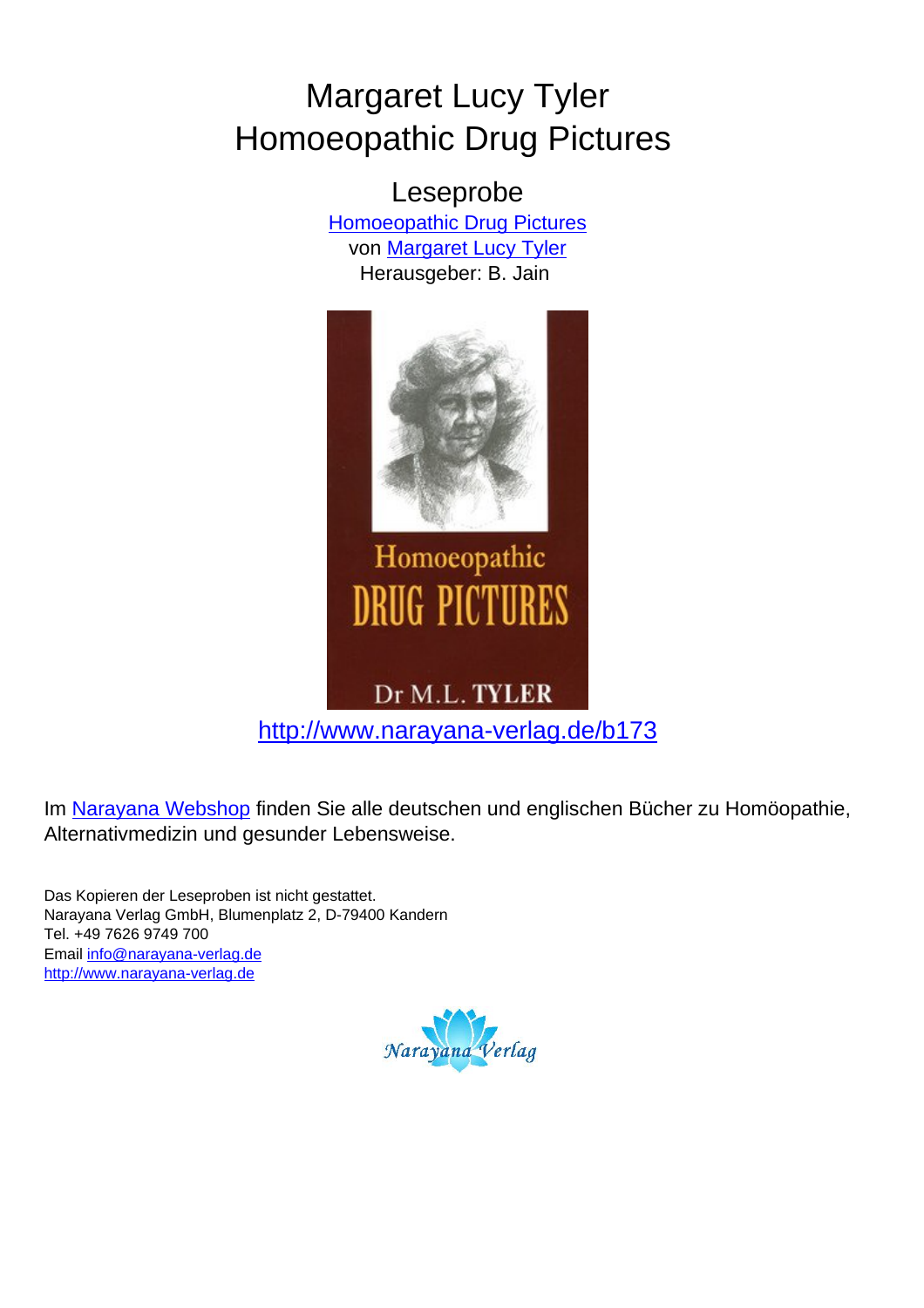## **CONTENTS**

| Aconitum5                 |  |
|---------------------------|--|
| Aesculus hippocastanum 15 |  |
| Aethusa cynapium  21      |  |
| Agaricus muscarius  26    |  |
| Ailanthus glandulosa 32   |  |
| Allium cepa37             |  |
|                           |  |
| Ammonium carbonicum 51    |  |
| Anacardium orientals 59   |  |
| Antimonium crudum 65      |  |
| Antimonium tartaricum 73  |  |
|                           |  |
| Argentum nitricum 94      |  |
| Arnica montana 102        |  |
| Arsenicum  III            |  |
| Asafoetida  122           |  |
| Aurum  128                |  |
| Baptisia tinctoria  135   |  |
| Belladonna 141            |  |
| Bellis perennis  155      |  |
|                           |  |
| Bromium 168               |  |
| Bryonia  174              |  |
| Calcarea  187             |  |
| Calcarea phosphorica  202 |  |
| Calcarea sulphurica 210   |  |
| Camphora  213             |  |
| Cannabis indica  219      |  |
| Cantharis 237             |  |
|                           |  |

| Capsicum 245                |  |
|-----------------------------|--|
| Carbo vegetabilis 254       |  |
| Caulophyllum263             |  |
| Causticum272                |  |
| Ceanothus americanus284     |  |
| Chamomilla 290              |  |
| Chelidonium majus300        |  |
| China 310                   |  |
| Cicuta virosa321            |  |
| Cimicifuga racemosa 333     |  |
|                             |  |
| Cistus canadensis 351       |  |
| Cocculus356                 |  |
| Coffea cruda369             |  |
| Colchicum autumnale371      |  |
| Collinsonia canadensis381   |  |
| Colocynth 387               |  |
| Conium maculatum 395        |  |
| Crotalus horridus410        |  |
| Crotalus cascavella 419     |  |
| Cuprum 421                  |  |
| Cuprum aceticum428          |  |
| Cyclamen431                 |  |
| Drosera 435                 |  |
| Dulcamara 448               |  |
| Ferrum453                   |  |
| Ferrum phosphoricum 463     |  |
| Gelsemium471                |  |
| Glonoine-nitro-glycerine477 |  |
| Graphites487                |  |

vii

Excerpt from M.L. Tyler "Homoeopathic Drug Pictures" Publisher: B.Jain Excerpted by Narayana Publishers, 79400 Kandern, Tel.: +49 (0) 7626 974 970-0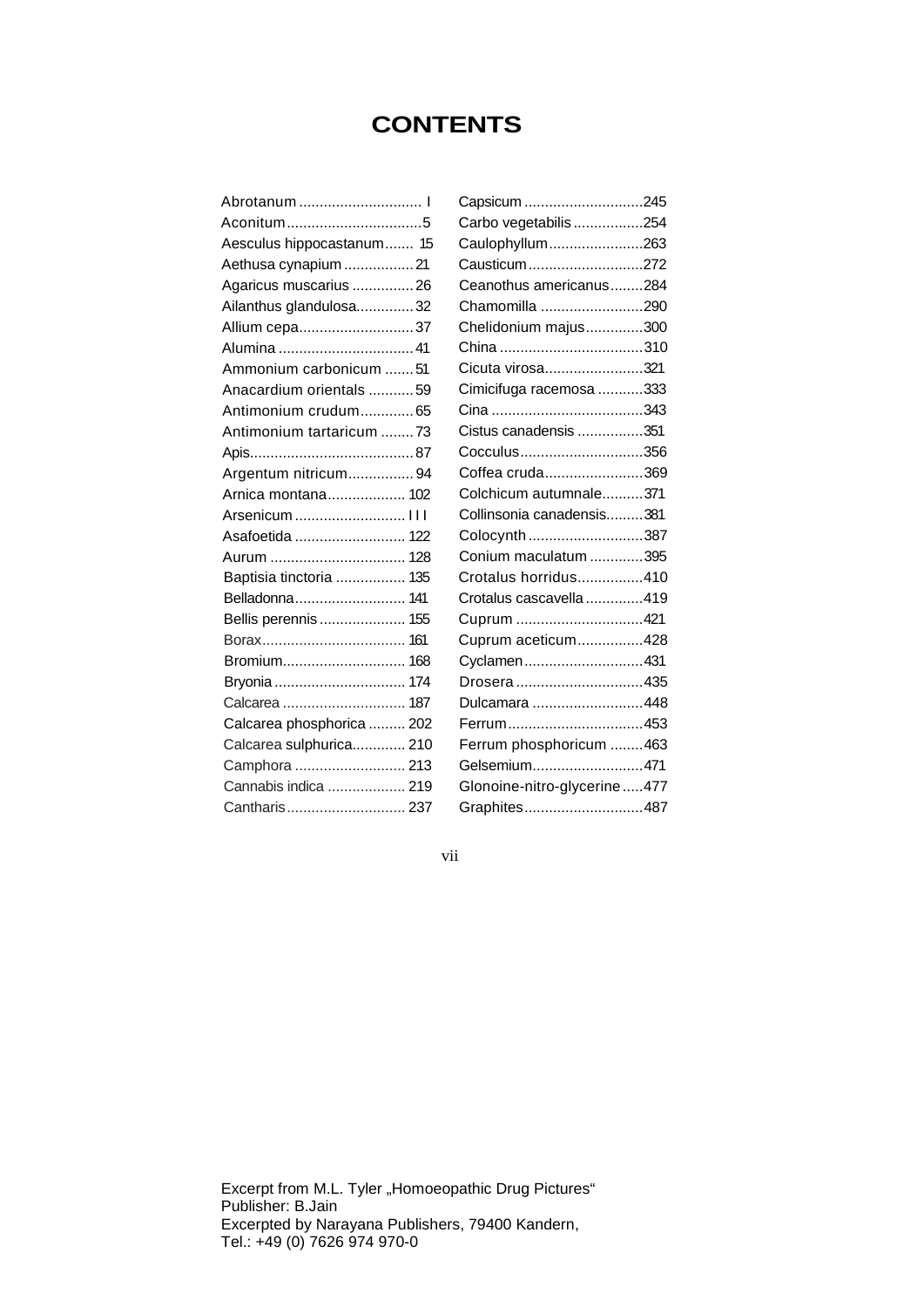| Hepar sulphuris494           | Phosphoric acid 783             |  |
|------------------------------|---------------------------------|--|
| Hyoscyamus niger 502         | Phosphorus 791                  |  |
| Hypericum 512                | Phytolacca decandra  801        |  |
|                              | Picric acid  810                |  |
|                              | Platinum 814                    |  |
| Ipecacuanha 538              | Plumbum  821                    |  |
| Iris versicolor 553          | Psorinum  831                   |  |
| Kali bichromicum558          | Ptelia trifoliata  840          |  |
| Kali bromatum569             |                                 |  |
| Kali carbonicum576           |                                 |  |
| Kali sulphuricum584          | Ranunculus bulbosus 864         |  |
| Kreosotum 587                | Rhododendron 871                |  |
| Lac caninum596               | Rhus toxicodendron  874         |  |
|                              | Ruta graveolens 886             |  |
| Ledum palustre615            | Salicylates: Salicylic acid 893 |  |
| Lilium tigrinum  625         | Sanguinaria canadensis 899      |  |
| Lycopodium631                | Sanicula aqua  904              |  |
| Magnesia phosphorica  644    |                                 |  |
| Medorrhinum 650              |                                 |  |
| Mercurius 660                | Staphisagria  940               |  |
| Mezereum672                  | Stramonium 950                  |  |
| Morbillinum 686              | Sulphur  967                    |  |
| Muriatic acid693             | Symphytum 982                   |  |
| Natrum muriaticum 698        | Trentula hispania               |  |
| Natrum phosphoricum708       | and cubensis 988                |  |
| Natrum sulphuricum714        | Terebinthina1002                |  |
|                              | Theridion 1008                  |  |
| Nux moschata 732             | Thuja occidentalis  1012        |  |
| Nux vomica  741              | Tuberculin nosodes  1025        |  |
|                              | Urtica urens1040                |  |
| Ornithogalum umbellatum  761 | Veratrum album1048              |  |
|                              | Veratrum viride 1058            |  |
| Palladium  771               | Viburnum opulus 1064            |  |
| Petroleum775                 | Viscum album1069                |  |
|                              |                                 |  |

Excerpt from M.L. Tyler "Homoeopathic Drug Pictures" Publisher: B.Jain Excerpted by Narayana Publishers, 79400 Kandern, Tel.: +49 (0) 7626 974 970-0